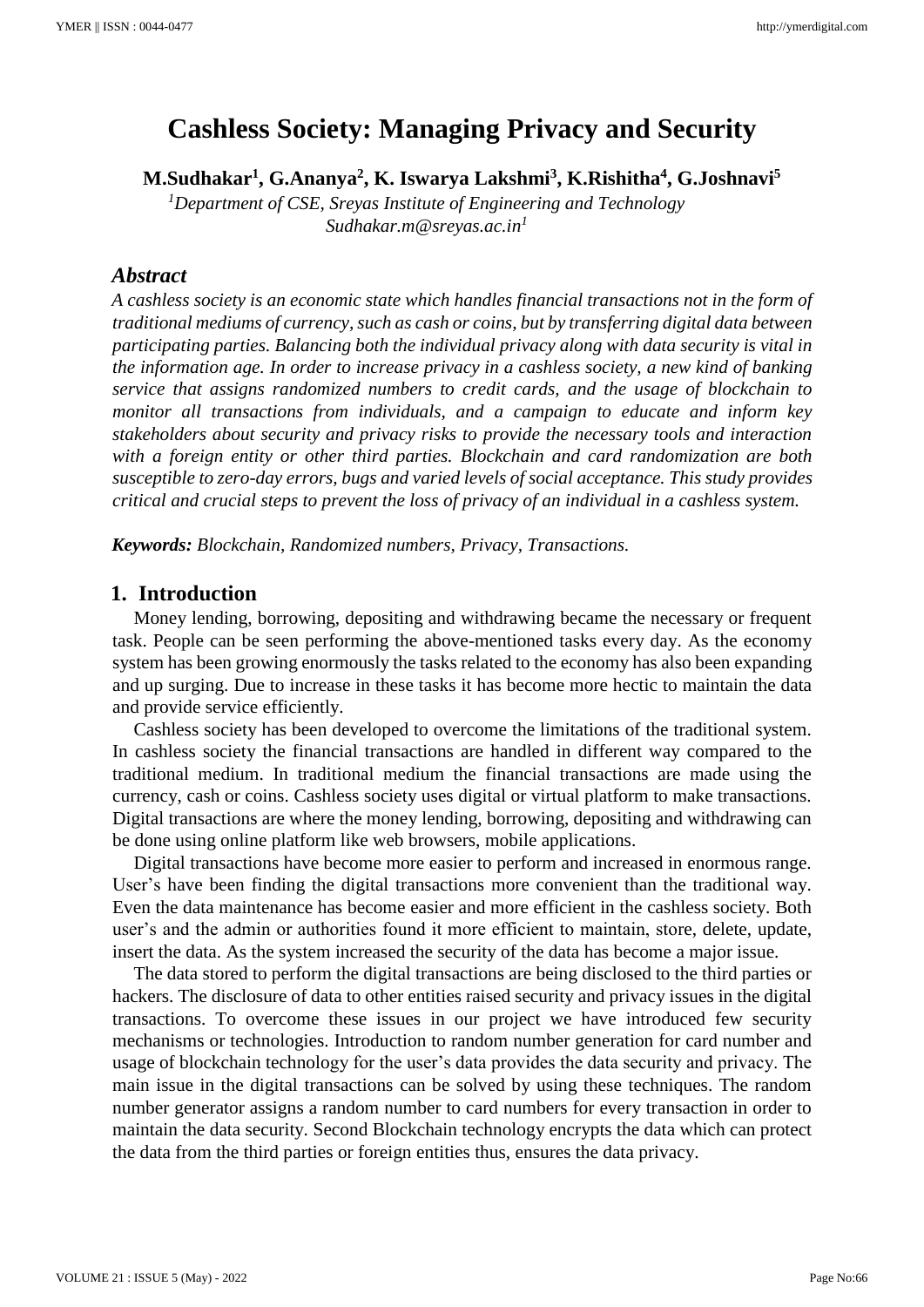# **2. Cashless Society: Managing Privacy and Security:**

Cashless society primarily focuses on maintaining privacy and security. The traditional system has failed in providing the security and privacy of the user's data. The system uses strong data security technologies like random number generation, blockchain. The random number generator algorithm generates a random number and assigns it to the card number. So, whenever the user makes any payments or transactions using the card number a random number is generated. This random number is used instead of the card number while performing the transactions. Thus, the card number is unknown to the third parties involving in the transactions. These increases the system's security. In the same way to maintain privacy while performing the online transactions we use Blockchain. The Blockchain technology encrypts the user's personal data like name, password etc., Blockchain uses cryptography techniques along with encryption keys. As a result, it ensures that only the individuals for whom the transaction or transaction data is intended can obtain, read and process the transaction and verify the authenticity of participants.



 **Fig 2.1. Process of Encryption and Decryption.**

#### **Characteristics of Cashless Society:**

- Uses random number generator to assign a random number to the card number.
- Uses Blockchain technology to encrypt the data.
- Secured and efficient digital transactions can be done.

#### **Advantages of using Cashless Transactions:**

- It provides more efficiency and robustness to the system.
- Disclosure of user's data to third parties is decreased in the proposed system.
- Fraud users can also be reduced due to the presence of Blockchain.

# **3. Proposed Method**

In order to increase the privacy in cashless society, a few courses of actions can be combined to produce a lasting and desirable results for users. A new kind of banking service that assigns randomized numbers to card numbers, the use of blockchain to provide privacy to the user's data from the foreign entities or third parties. The introduction of randomized number of card number and blockchain has made the proposed system more secure and efficient.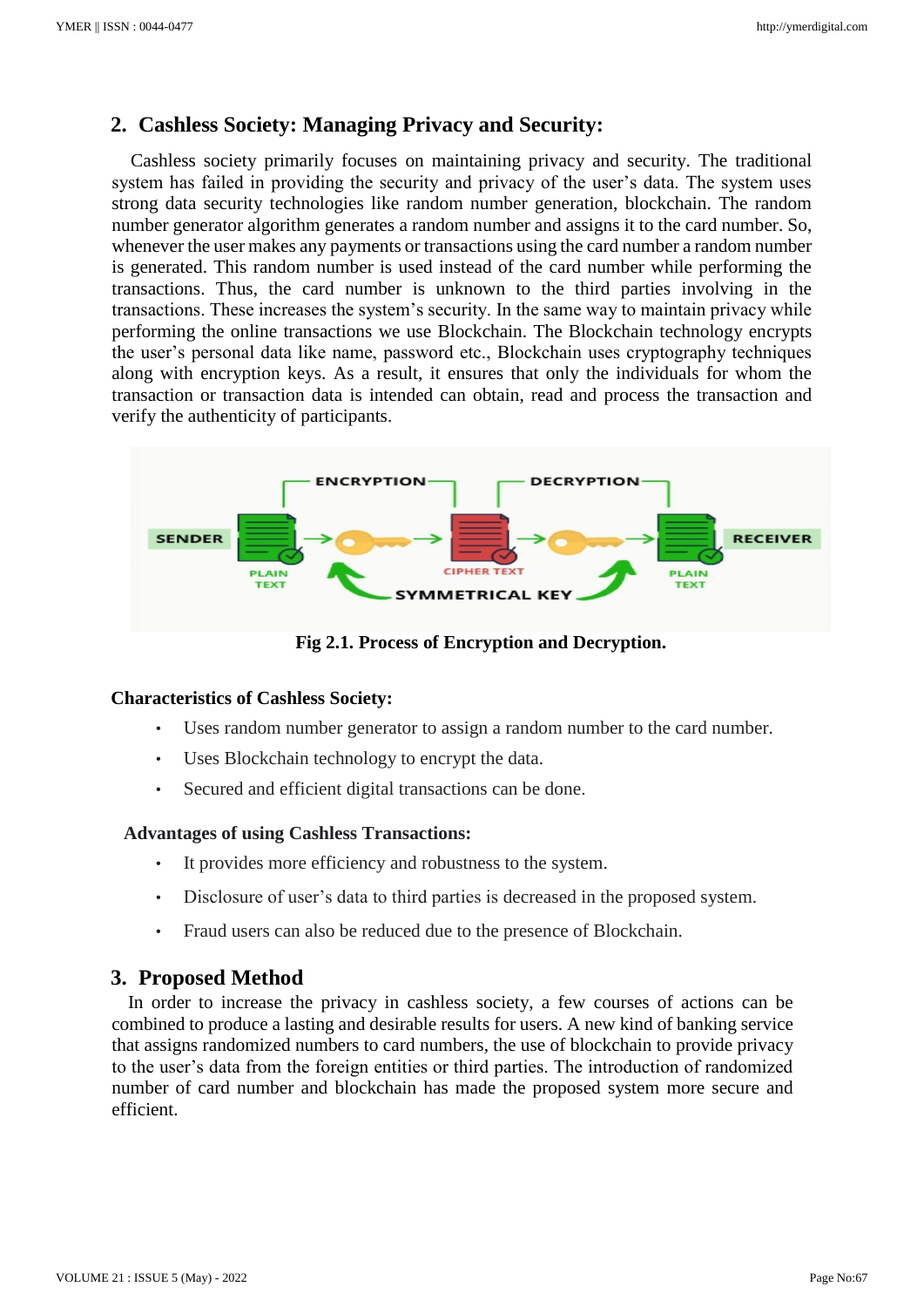#### **Advantages:**

- The system is more effective since, the idea of a cashless society includes using digitally based technology.
- The system is more efficient due to the introduction of random number generation.
- The system is more secured since the system is implemented by randomized credit card numbers.

# **4. System Architecture**

A randomized credit card system will help prevent unwanted parties from collecting sensitive and personal information. Block chain will prove to be a powerful authentication tool. Security will be drastically improved through the introduction of these two approaches.



 **Fig 4.1 System Architecture of Cashless Society: Managing Privacy and Security**

# **5. Implementation**

#### **1. Data Privacy and Security**

Many applications utilized user data send to third party unauthorized organization. So to overcome the data security problems, in this module we provide data privacy and security.

### ➢ **Data Privacy**

Data privacy can be maintained by hiding credentials and other unique details. The system will reveal or disclose only limited details to purchase applications. So in this way we maintain privacy for user data.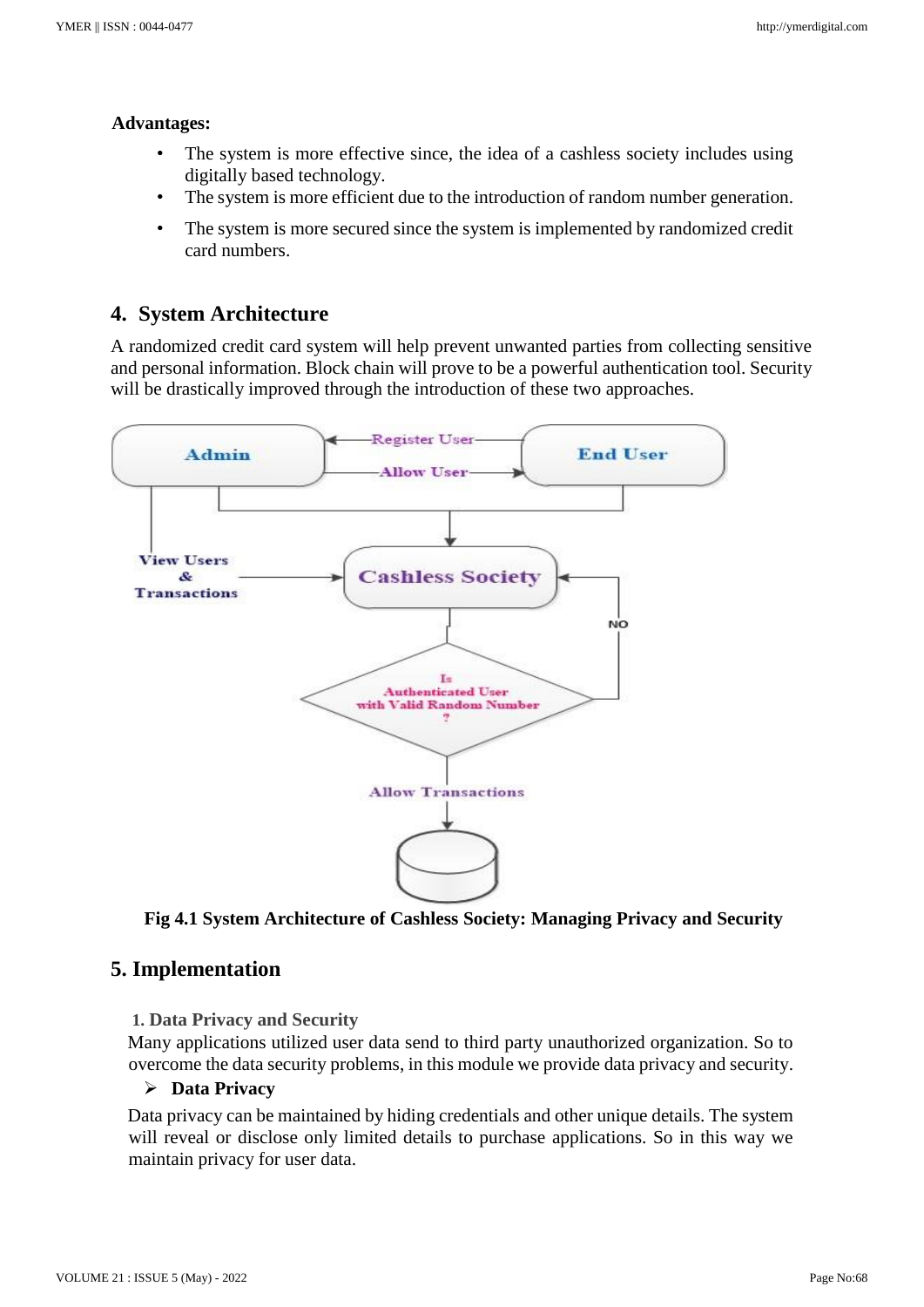### ➢ **Data Security**

Data security is essential for user transactions. In this application we can provide security for complete data which provided by user. In module denied un-authorized access by using session security mechanism.

### **2. Random Number Generation**

- Here randomized credit card system will consist of a primary account number which is linked to randomized card numbers that are linked to individual transactions.
- So the random number generation system will be helpful to users in predicting unauthorized access. The secret key which is generated by random number system will change dynamically for every transaction.

#### **3. Block Chain**

- The blockchain is blueprint for a new economy. Blockchain operates as a public ledger of all transactions
- The blockchain will have complete information related to each transaction and the data of each person involved in the transaction. Such technology is more secure than other record-keeping systems.

With a blockchain network, there would exist secure, encrypted confirmations of money-flow. There would be no worry of intrusion, due to the level of security in place, combining manpower and machine.

### ▪ **Administrator:**

This will enable all the administrative tasks of the portal such as management of user's data, assigning random number to user's card number for every transaction, encrypting user's data for every transaction.

### ▪ **User:**

This enables all the user tasks, where user makes transactions or payments using the system.

# **6. Results**



**Fig.6.1. Cashless Society User Login/Sign Up page**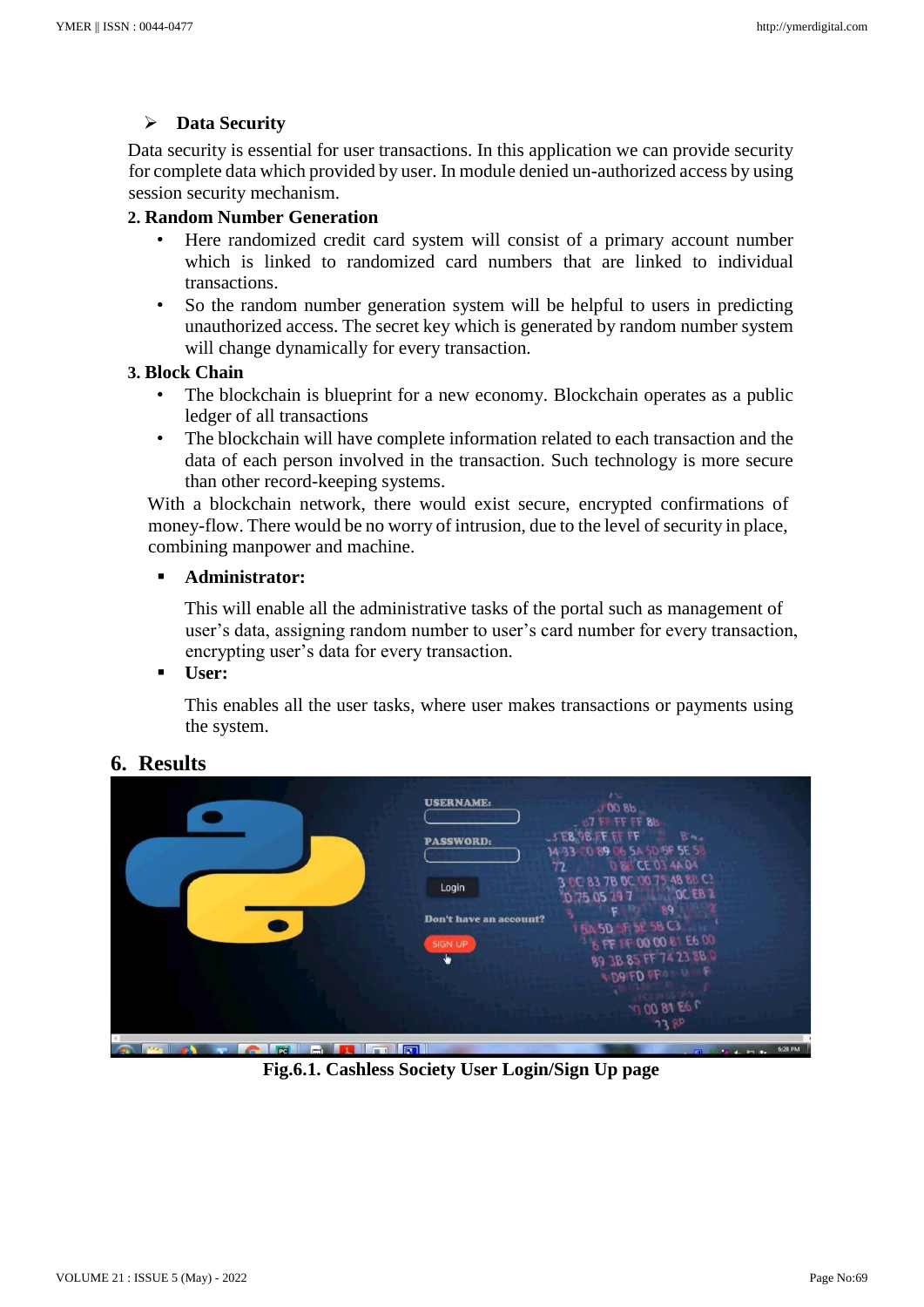

**Fig .6.2. User's Bank Account details page** 



**Fig.6.3. Different Users transactions Analyse page** 

|                                 |                           |                   |                    |               | <b>RISK USERS</b> | ナン<br>$-100Bb$<br>$-67$ FF FF FF 86<br>$-5E8,9B,FEEFFF$<br>84.<br>14-33 0 89 6 5A 50 5F 5E 5 |                                  |
|---------------------------------|---------------------------|-------------------|--------------------|---------------|-------------------|----------------------------------------------------------------------------------------------|----------------------------------|
| <b>NAME</b>                     | <b>DATE</b>               | <b>TIME</b>       | <b>TRANSACTION</b> | <b>ALERT</b>  |                   | <b>D &amp; CE 0 4A 04</b><br>72                                                              |                                  |
| <b>Eelamaran</b>                | $22 - 3 -$<br><b>2018</b> | 9.46<br>PM        | 1000000            | send<br>query |                   | OC 83 7B OC 00 75 48 88 C2<br>OCEB <sub>1</sub><br>TO 75 05 29 7                             |                                  |
| Geerthan                        | $05 - 6 -$<br>2018        | 7.00<br>AM        | 1223000            | send<br>query |                   | -89                                                                                          |                                  |
| <b>Hafeeza</b>                  | $24 - 8$<br>2018          | 2.43<br><b>PM</b> | 669000             | send<br>query |                   | <b>FL 58 C3</b><br><b>FLA 5D</b>                                                             |                                  |
| <b>Tamilchelvan</b>             | $10 - 9 -$<br>2018        | 3.45<br>PM        | 2500000            | send<br>query |                   | <b>SPF IF 00 00 81 E6 00</b><br>89 3B 85 FF 74 23 8B 0                                       |                                  |
| Aadhini                         | $15-9-$<br>2018           | 7.56<br>PM        | 590000             | send<br>query |                   | <b>SIDAIFD PRO U. F.</b>                                                                     |                                  |
| <b>Sathiya</b>                  | 11.12<br>2018             | 2.02<br>PM        | 786000             | send<br>query |                   |                                                                                              |                                  |
| Ponmozhy                        | $20 - 1$<br>2017          | 9.51<br><b>PM</b> | 950000             | send<br>query |                   | $-0.0081E6P$<br>73 RP                                                                        |                                  |
| 127.0.0.1:8000/admins/riskuser/ |                           |                   |                    |               |                   |                                                                                              |                                  |
|                                 |                           |                   | -                  |               | <b>RTI</b>        |                                                                                              | 6:34 PM<br><b>Painter Profit</b> |

**Fig .6.4. Risk Users display page**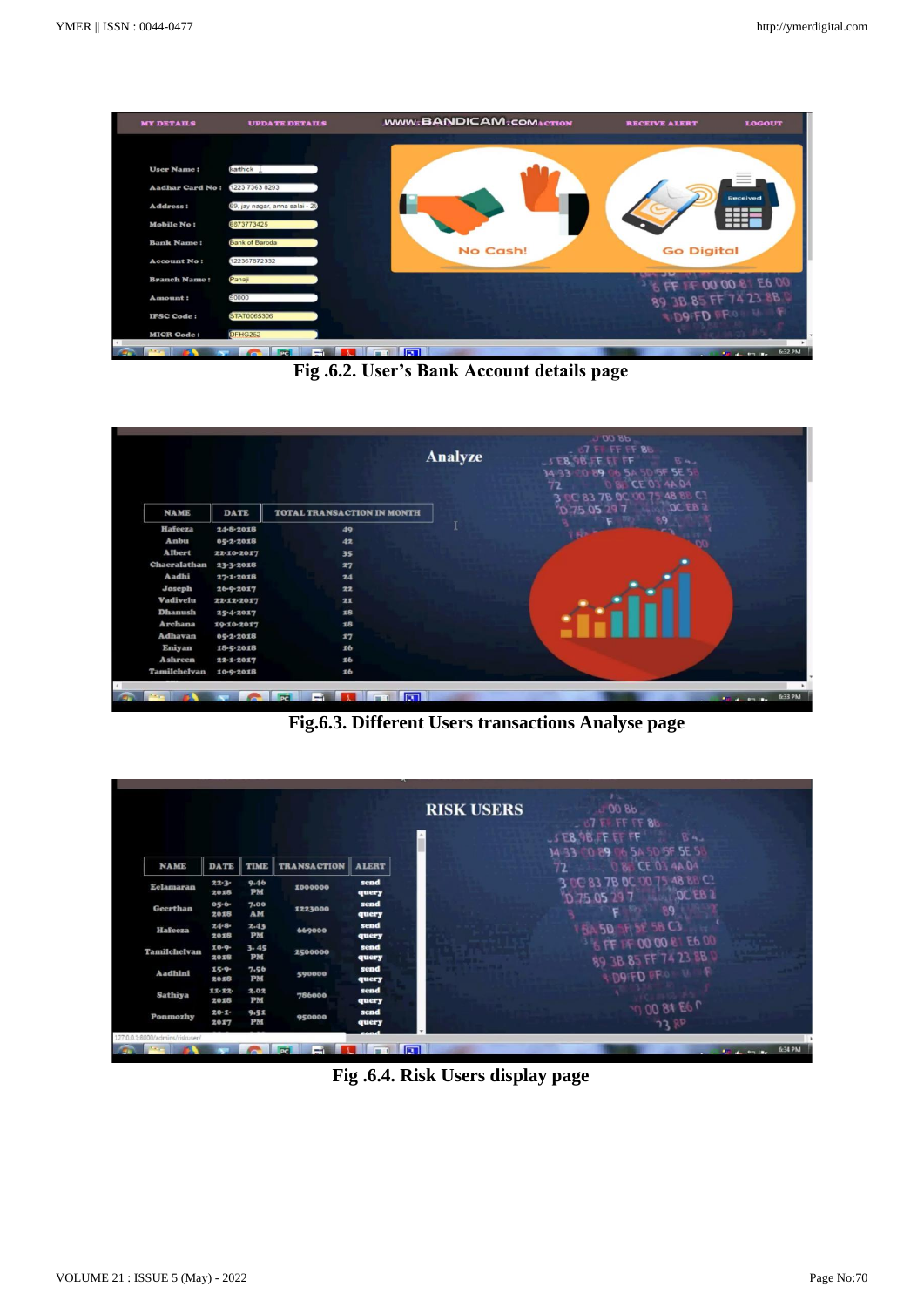

**Fig .6.5 User transactions Analyse page** 



**Fig .6.6 Pie chart representation for crime analysis** 

# **7. Conclusion**

A cashless society poses risks for its members because data about their transactions are being collected and used. Our group has found the idea of a cashless society to involve many systematic complexities. Within the complex system, opportunities arise to implement solutions to privacy and security problems. Sometimes the best solution to a problem is the culmination of multiple approaches. Blockchain helps promote privacy and security through its authentication process. Randomized credit cards help users keep their account numbers private. These two approaches are effective ways of adapting to a dynamic currency system.